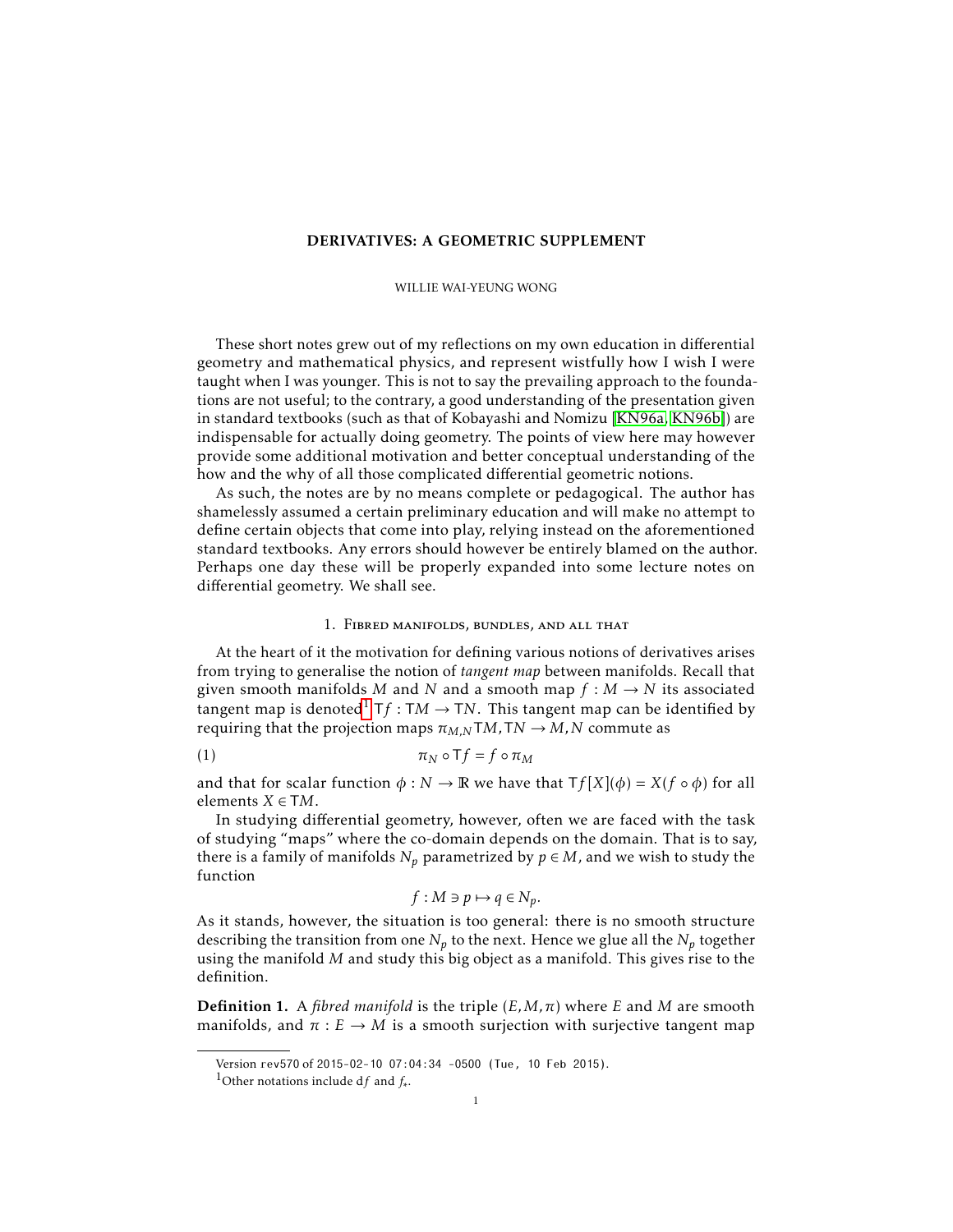$T\pi$ : TE  $\rightarrow$  TM. We say that *E* is the *total manifold*, *M* is the *base*, and  $\pi$  the projection map. We denote by  $E_p \stackrel{\text{def}}{=} \pi^{-1}(p)$  the *fibre* over the point  $p \in M$ .

*Remark* 1. Note that when *E* is finite dimensional, so is *M* and  $\dim(M) \leq \dim(E)$ .

**Definition** 2. A *section* of a fibred manifold  $(E, M, \pi)$  over an open subset  $U \subset M$  is defined as a smooth mapping  $s_U : U \to E$  such that  $\pi \circ s_U = 1_U$ . A *global section* is a section over *M*.

Note that fibred manifolds must admit local sections; this is a consequence of the *submersion theorem* of differential geometry. Global sections however can fail to exist.

 $\overline{\text{exa:nodlobalsection}}$  Example 1. Let  $M = \mathbb{S}^1$  and  $E = \mathbb{S}^1 \times \mathbb{R}$ . And let the projection be

 $\pi(\theta, s) = 2\theta, \quad \theta \in \mathbb{S}^1.$ 

<span id="page-1-0"></span>It is easy to see that a global section cannot exist.

Observe that the section is a differentiable mapping, hence it has an associated tangent map  $Ts_U : TU \rightarrow TE$  such that the composition  $T\pi \circ Ts_U = 1_{TU}$ . The following terminology should be natural.

**Definition 3.** A vector *X* in T*E* is said to be *vertical* if  $T\pi[X] = 0$ .

One may ask whether there is a natural definition of "horizontal": the answer is no. And in the next section we will see it as the motivation for the definition of the connection. Before we continue however let us recall some the names of some objects which have additional structure beyond that of a simple fibred manifold.

1.1. Bundle structure. A fibre bundle is simply a fibred manifold where all the fibres look the same. This is the case that more resembles the situation of mappings  $f : M \rightarrow N$ . More precisely:

Definition 4. A *smooth fibre bundle* is the quadruple (*E,M,π,N*) where *E,M,N* are smooth manifolds, and the map  $\pi : E \to M$  is a submersion (hence making  $(E, M, \pi)$ ) a fibred manifold). This splitting is "locally trivial", meaning that at every point *p*  $\in$  *M* there exists an open set  $U_p \ni p$  and a diffeomorphism  $\phi : U_p \times N \rightarrow E$  such that  $\phi(p', q) \in E_p$  for  $p' \in U_p$  and  $q \in N$ . The manifold  $N$  is said to be the *fibre*.

Going back to the fibred manifold in Example [1,](#page-1-0) we see that it is a fibre bundle with the fibre being two disjoint copies of R.

Now let *U*, *V* be open sets of *M* such that  $U \cap V \neq \emptyset$ , and such that we have trivialisations  $\phi_U$  and  $\phi_V$ . In general the trivialisations need not agree: let  $p \in U \cap V$ and  $q \in N$ , the trivialisation could be such that  $\phi_U(p,q) \neq \phi_V(p,q)$ . However, by definition we know that both  $\phi_U|_{p\times N}$  and  $\phi_V|_{p\times N}$  define diffeomorphisms with the fibre, so necessarily there exists a diffeomorphism  $\psi_{VU}$  :  $(U \cap V) \times N \rightarrow (U \cap V) \times N$ such that  $\phi_V \circ \psi_{VU} = \phi_U$  on  $(U \cap V) \times N$ . Note that  $\psi_{VU}$  can be regarded as automorphsms of *N* parametrized by  $U \cap V$ . We can  $\psi_{VU}$  the *transition function* for the neighbourhoods *U* and *V* .

For compatibility it is necessary that the transition functions satisfy the conditions that, for  $U \cap V \cap W \neq \emptyset$ , we have that

(1)  $ψ_{UU} = 1_{U \times N}$ ;

 $(2)$   $ψ_{UV}$   $\circ$   $ψ_{VU}$  = 1<sub>*U*∩*V*×*N*</sub>;

(3)  $\psi_{UV} \circ \psi_{VW} \circ \psi_{WU} = \mathbf{1}_{U \cap V \cap W \times V}$ .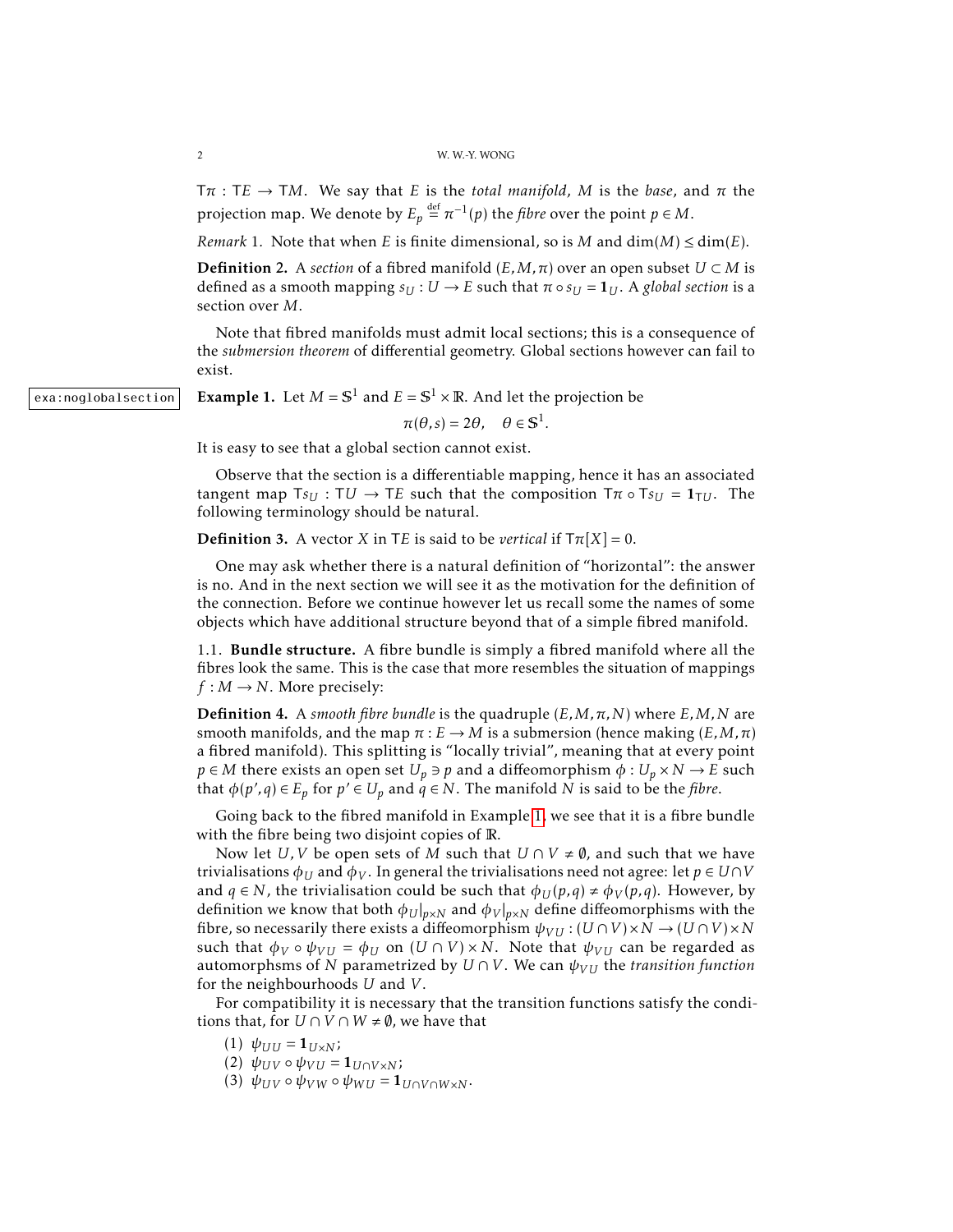1.2. Vector bundle. If instead of a generic manifold *N*, we let the fibre be a vector space, we have

**Definition 5.** A *vector bundle* is a fibre bundle  $(E, M, \pi, N)$  where the fibres are vector spaces.

Now, given two overlapping trivializations, the linear structure of *N* shows that the transition map must be linear along the fibre. So in particular, we can regard  $\psi$ <sub>*VII*</sub> alternatively as a *GL*(*N*) valued smooth map.

Example 2. The *tangent bundle* T*M* and *cotangent bundle* T <sup>∗</sup>*M* are specific examples of vector bundles.

1.3. G-structure. In the case of the vector bundle, we see the appearance of the structure group *GL*(*N*). This group arises as the natural symmetry group of the vector space *N*, the group of invertible mappings from *N* to itself that preserves the linear structure. Now, let *U* be an open subset of *M* and  $\phi$  a local trivialisation. Suppose  $A: U \to GL(N)$  is a smooth map (using that  $GL(N)$ ) is a Lie group and hence is equipped with a smooth structure), then we can consider the diffeomorphism

$$
\phi'(p,q) = \phi(p, A(p) \cdot q)
$$

which defines another local trivialization of *E* over *U* that gives rise to the same linear structure of the fibres.

We can generalise this idea. Let  $G$  be a Lie group.

**Definition 6.** A *smooth fibre bundle with structure group*  $G$  is the quintuple  $(E, M, \pi, N, G)$ where  $(E, M, \pi, N)$  is a smooth fibre bundle, G is a Lie group with acts smoothly and effectively on the fibre *N* with action  $G \ni g \mapsto A_g : N \to N$ , and such that for any two overlapping local trivialisations  $(U, \phi_U)$  and  $(V, \phi_V)$ , the transition function  $\psi_{UV}$  :  $(U \cap V) \times N \rightarrow (U \cap V) \times N$  is given by

$$
\psi_{UV}(p,q) = (p, A_{g(p)}q)
$$

where  $g: U \cap V \rightarrow G$  is a smooth function.

Note that the requirement that the transition function is represented by  $G$ valued function *g* implies that  $A_g$  extends to a smooth and effective action on *E* that respects fibres.

Definition 7. A *smooth principal* G *bundle* is a smooth fibre bundle with structure group G where the action  $g \mapsto A_g$  is free and transitive. In particular, this implies *N* is diffeomorphic to  $\mathcal{G}$ .

Frequently in applications the *gauge group* G represents the set of all smooth deformations of *N* that preserves a certain given structure.

**Example 3.** Going back to the example of a vector bundle  $(E, M, \pi, N)$ , we can equip *N* with a non-degenerate, symmetric, scalar product  $h : N \times N \rightarrow \mathbb{R}$ . In this case, the given structure on the fibre is that they are scalar-product-spaces, and thus the natural symmetry group  $G$  is now the orthogonal group  $O(N, h)$ . Applied to the tangent bundle this gives rise to pseudo-Riemannian geometry.

<span id="page-2-0"></span>1.4. The momentum bundle. This is a common construction especially in mathematical physics that it will be nice to incorporate here.

defn:mombun **Definition 8.** Given a fibred manifold  $(E, M, \pi)$ , its associated *momentum bundle* over *E* is the pullback bundle (by  $π$ ) cotangent bundle of *M*. We write it as  $P = \pi^*(T^*M).$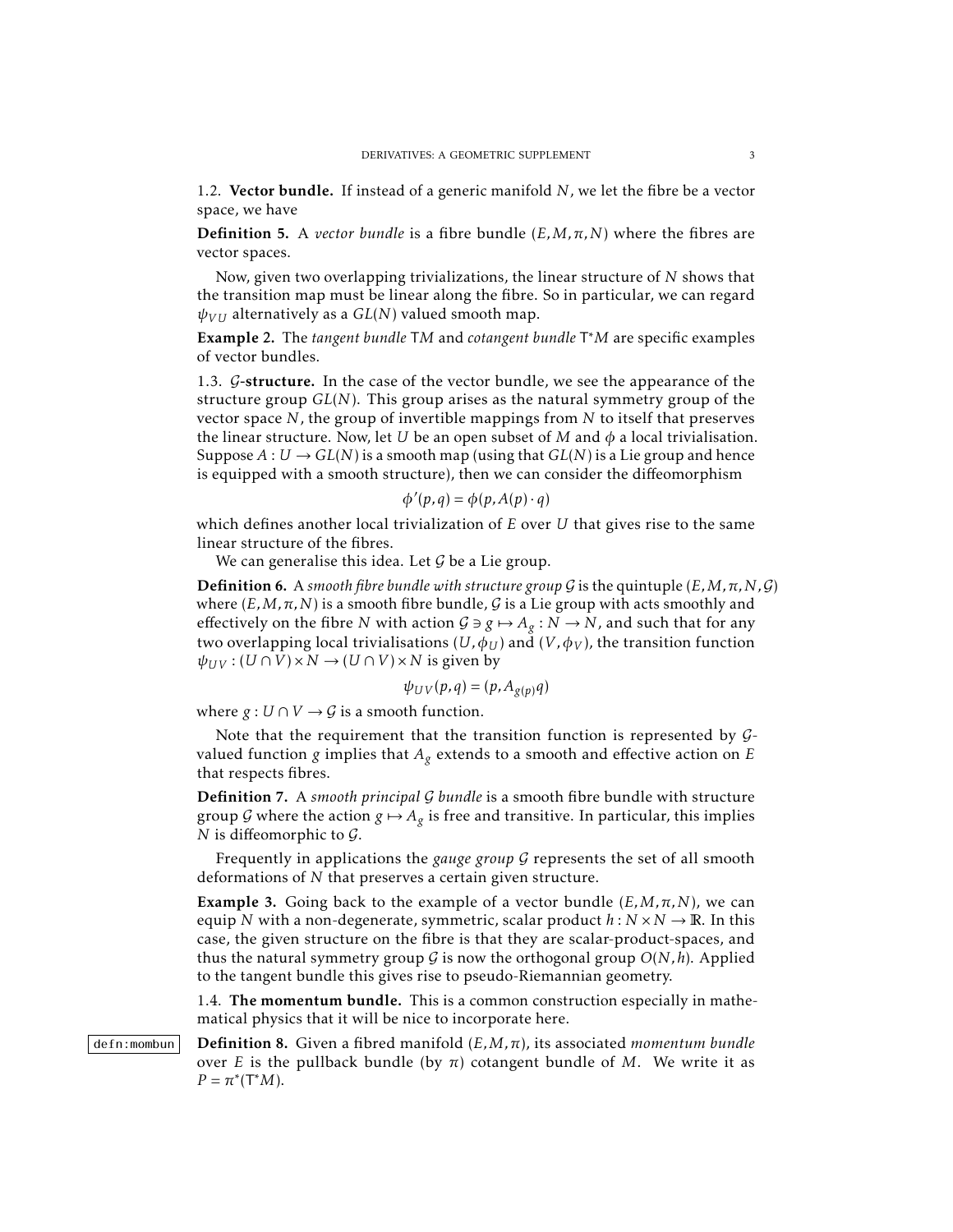### 1.5. Bundle constructions.

1.5.1. *Pullbacks and products.* Let  $(E_1, M, \pi_1, N_1)$  and  $(E_2, M, \pi_2, N_2)$  be two fibre bundles with the same base manifold. Consider the set

(2) 
$$
E = E_1 \times_M E_2 \stackrel{\text{def}}{=} \{ (x_1, x_2) \in E_1 \times E_2 \mid \pi_1(x_1) = \pi_2(x_2) \}.
$$

This set is a submanifold of  $E_1 \times E_2$ . This is due to the fact that the mapping  $\pi_1 \times \pi_2$ :  $E_1 \times E_2 \rightarrow M \times M$  is a submersion, and hence is transverse to any submanifold of  $M \times M$ . Now we now that the diagonal  $M \subset M \times M$  is a regular submanifold, and so by a variant of the Preimage Theorem (using the transversality condition) the set  $\mathbf{E} = (\pi_1 \times \pi_2)^{-1}(M)$  is a submanifold.

Now, let  $\rho_1 : E_1 \times E_2 \to E_1$  the projection onto the first factor, and analogously *ρ*<sub>2</sub>. And let *π* : *E* → *M* be the projection *π* = *π*<sub>1</sub> ◦ *ρ*<sub>1</sub> = *π*<sub>2</sub> ◦ *ρ*<sub>2</sub>. We claim that all three of  $\pi$ ,  $\rho_1|_E$ ,  $\rho_2|_E$  are submersions. It is easy to see that it suffices to prove the claim for  $\rho_1|_E$ . Let  $\rho_1|_E$  is a surjection follows from the fact that  $\pi_2$  is a surjection. It remains to prove that  $T(\rho_1|_E)$ : T $E \to TE_1$  is a surjection. But we simply verify that if  $(x_1, x_2) \in E$ , and  $X_1 \in T_{x_1}E_1$ , by surjectivity of  $T\pi_2$  there exists  $X_2 \in T_{x_2}E_2$  such that  $T\pi_1(X_1) = T\pi_2(X_2)$ . But this implies that  $X_1 + X_2 \in T_{(x_1, x_2)}E \subset T_{(x_1, x_2)}(E_1 \times E_2)$ showing surjectivity.

*Remark* 2. Notice that in the proof above that  $\rho_1 : E \to E_1$  is a submersion depended only on  $\pi_2$  being a submersion, and not on  $\pi_1$ . In particular, that fact stands even in the case  $\pi_1$  is an arbitrary smooth map.

*Remark* 3. The construction of the set *E* and the maps  $\rho_1$ ,  $\rho_2$  is an example of the "categorical" pullback.

**Definition 9.** The *pullback bundle* of  $(E_2, M, \pi_2, N_2)$  onto  $E_1$  via the smooth map  $\pi_1 : E_1 \to M$  is the fibre bundle  $(E, E_1, \rho_1, N_2)$  constructed above. The fibres are diffeomorphic to  $N_2$ .

**Definition 10.** The *product bundle* of  $(E_1, M, \pi_1, N_1)$  and  $(E_2, M, \pi_2, N_2)$  is the fibre bundle  $(E, M, \pi, N_1 \times N_2)$  constructed above.

Note that for the product bundle, we have that

$$
\mathsf{T}_{(x_1,x_2)}E = \left\{ (X_1, X_2) \in \mathsf{T}_{x_1} E_1 \times \mathsf{T}_{x_2} E_2 \mid \mathsf{T} \pi_1(X_1) = \mathsf{T} \pi_2(X_2) \right\}
$$

is a linear subspace of  $T_{(x_1, x_2)}(E_1 \times E_2)$ .

1.5.2. *Dual bundle.* Given a vector bundle  $(E, M, \pi, N)$ , there exists a dual bundle  $(E', M, \pi', N')$  where the fibres  $N'$  are the dual vector spaces of  $N$ . (Typically these are denoted *N*<sup>\*</sup> and *E*<sup>\*</sup>, but I do not want to confuse the dual projection map  $\pi'$  with the pullback map.) The actual construction of the dual bundle makes use of the Fibre Bundle Construction Theorem<sup>[2](#page-3-0)</sup>, taking the dual transition maps  $\psi'_{ij}(p) = [(\psi_{ij}(p))^T]^{-1}$ . (Note that the transpose operation maps elements of *GL*(*N*) to elements of  $GL(N')$ ; and the inversion is operator inversion in  $GL(N')$ . The cocycle condition for the bundle *E* now implies that the cocycle condition for  $\psi_i$ *ij* are satisfied.)

### eqn:tanprodbun | (3)

<span id="page-3-0"></span><sup>&</sup>lt;sup>2</sup>This theorem states that given manifolds  $M, N$ , an open cover  $\{U_i\}$  of  $M$ , and a collection of transition functions  $\psi_{ij}$  mapping  $(U_i \cap U_j) \times N$  to itself, such that projection to the first factor commutes with  $\psi_{ij}$ , and such that the cocycle condition  $\psi_{ij} \circ \psi_{jk} = \psi_{ik}$  holds, then there exists a total space *E* and a projection map  $\pi$  such that  $(E, M, \pi, N)$  is a fibre bundle with local trivialisations over the open sets *Ui* with the prescribed transition functions.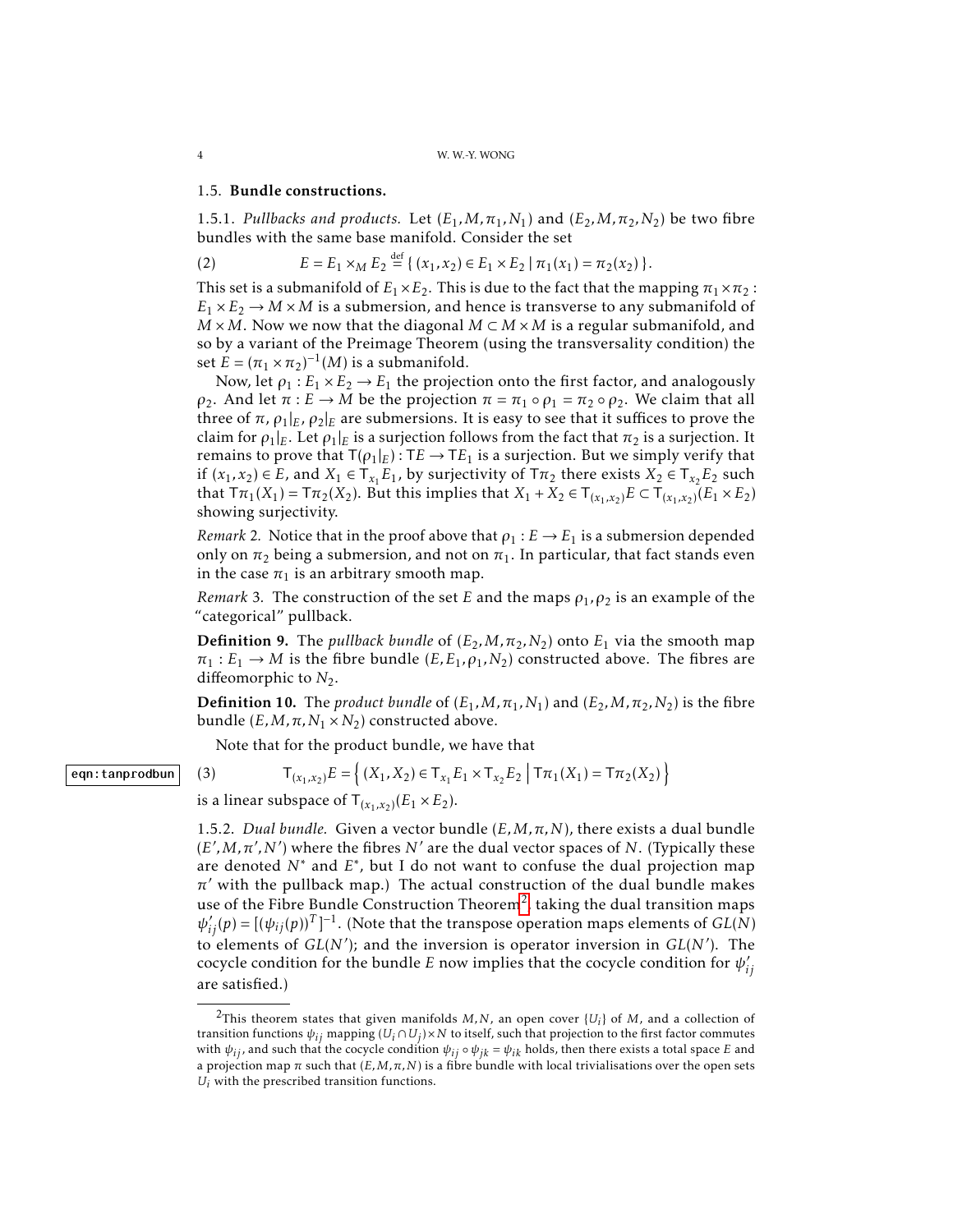*Remark* 4*.* The cotangent bundle T <sup>∗</sup>*M* of a smooth manifold is the dual bundle of the tangent bundle T*M*.

1.5.3. *Tensor products.* In the case of vector bundles, we can consider not only the Cartesian product, but also tensor products. The construction proceeds analogously as the product bundle case, except the fibre-wise Cartesian product is replaced by the fibre-wise tensor product. The easiest way to write it down, however, is through the Fibre Bundle Construction Theorem. Let  $(E_1, M, \pi_1, N_1)$  and  $(E_2, M, \pi_2, N_2)$  be (real) vector bundles. We can find a joint local trivialisation  $\{(U_i, \phi_{1,i}, \phi_{2,i})\}$  for *E*<sub>1</sub> and *E*<sub>2</sub>. Now take as the fibre manifold the tensor product *N*<sub>1</sub> ⊗ *N*<sub>2</sub>, and the transition maps  $\psi_{1,ij} \otimes \psi_{2,ij}$  where recalling that  $\psi_{1,ij}$  takes value in  $GL(N_1)$  and  $\psi_{2,ij}$  takes values in  $GL(N_2)$ . It is easy to see that the cocycle conditions are verified and so we can reconstruct a tensor bundle.

# 2. Derivatives

Recall now the elementary definition of derivatives sometimes encountered in first courses of calculus. Starting with  $f : \mathbb{R} \to \mathbb{R}$ , the derivative  $f'$  evaluated at a point *x* is the *slope* of the tangent line to *f* (supposing there exists a unique one) at the point *x*. Now the slope is defined as "rise over run", or "vertical displacement over horizontal displacement".

Now, we can identify the function  $f$  with its graph in  $\mathbb{R}^2$ . And we can treat the manifold  $\mathbb{R}^2$  as a fibre bundle over  $\mathbb{R}$ . In particular, we forget about the identification of  $\mathbb{R}^2$  with the Cartesian product  $\mathbb{R} \times \mathbb{R}$ . As a fibre bundle all we have access to is the projection map *π*.

From  $\pi$  itself we can not reconstruct what is "horizontal displacement". Let  $g : \mathbb{R} \to \mathbb{R}$  be smooth. Let  $(\mathbb{R}, \phi)$  be any trivialisation of  $\mathbb{R}^2$  as a fibre bundle, we see that  $(\mathbb{R}, \phi + g)$  is another trivialisation: here we made use of the structure of  $\mathbb{R}$  as an additive Lie group. Relative to the two trivialisations, the "vertical part" of  $TR^2$ is well-defined as the kernel of  $T\pi$ . But the horizontal part, defined relative to the realisation of the trivialisation, are not the same. Thus for the function *f* which we now consider as a section of the fibre bundle ( $\mathbb{R}^2$ ,  $\mathbb{R}, \pi, \mathbb{R}$ ), we cannot associate a derivative.

In other words, in order to take derivatives what we need is to identify what it means for a tangent vector to be horizontal.

Definition 11. Let *s* be a section of *E* and *X* a section of T*M*. A *horizontal lift* H(*s,X*) is a vector field along *s* such that  $T\pi(H(s, X)) = X$ .

*Remark* 5. Note that we do not assume that H is a linear map on  $T_pM$  for a fixed  $p \in M$ .

By definition we have that if *s* is a section of *E*, then  $(Ts)(X) - H(s, X) \in \text{ker } T\pi$ , so we can define the vertical part of *s* in the direction of *X* as (V*s*)(*X*) = (T*s*)(*X*)−H(*s,X*). This is morally the "derivative" of *s* in the direction of *X*, relative to the chosen horizontal lift. The question then is: "how do we choose the horizontal lifts?"

2.1. Vector bundles. The above discussion works for general fibred manifolds, and in particular for fibre bundles. Note however that

*Remark* 6. The "derivative" takes value in  $V_x \subset T_x E$  which is the tangent space of the fibre, and not the fibre itself.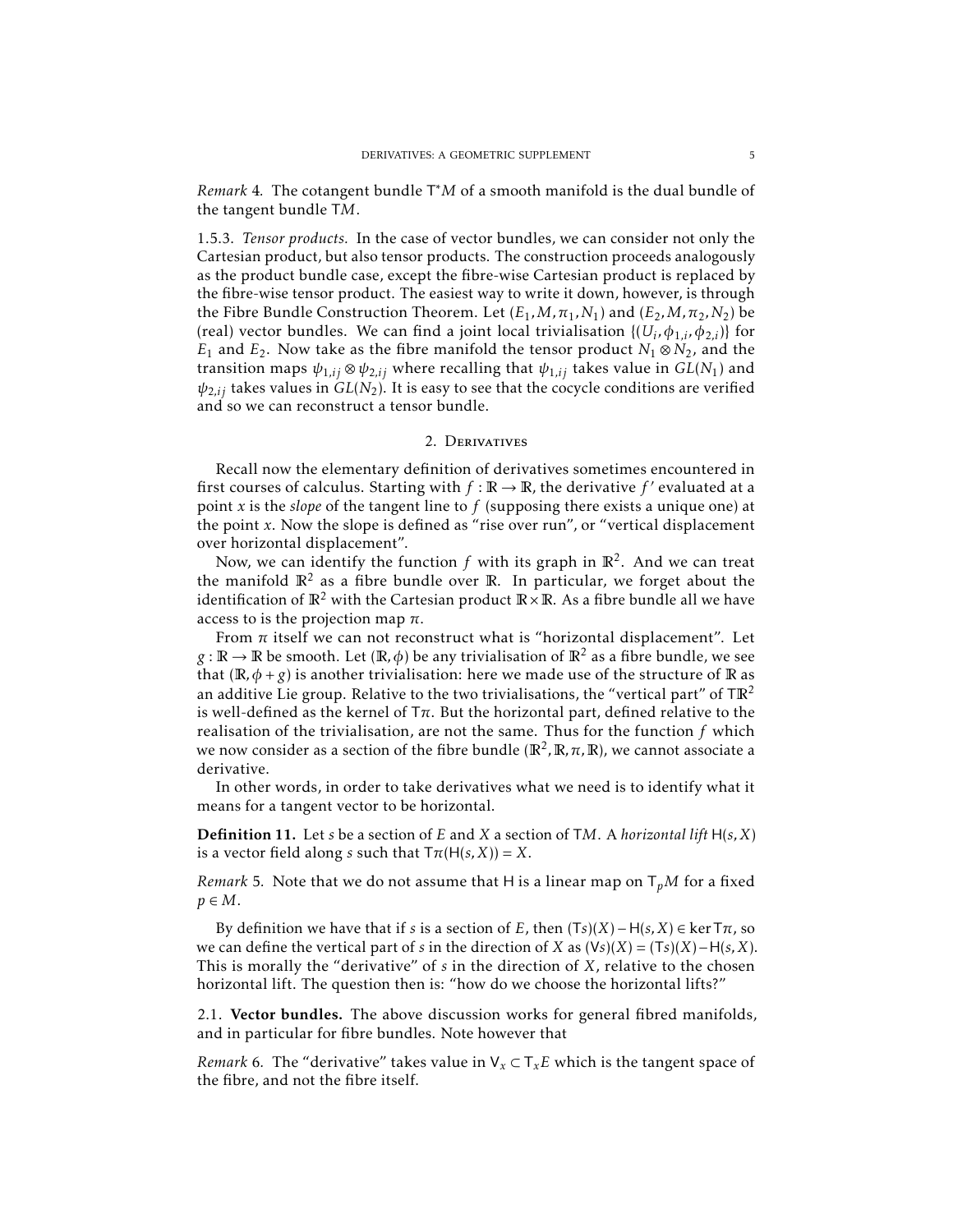### 6 W. W.-Y. WONG

This is slightly different from the usual definitions of covariant differentiation. Here we have to use the fact that for *vector* bundles, we can canonically identify T*qN* with *N*.

**Lemma 7.** Let N be a vector space and  $w \in N$ . The mapping  $v \mapsto v + sw$  for  $s \in \mathbb{R}$  is *a one-parameter family of diffeomorphisms of N, and so its generator is a vector field on N. The mapping from w to the generator of the diffeomorphism, over a point v, is a linear isomorphism of*  $N$  *and*  $T_vN$ *.* 

<span id="page-5-0"></span>Now, as remarked before, for a fibre bundle the vertical space  $V = \ker T\pi \subset TE$  is well defined.

cor:canidvert **Corollary 8.** For a vector bundle, and any  $x \in E$ , we can (canonically) identify  $V_x$  with  $E_{\pi(x)}$ .

> 2.2. **Product lift.** Given two fibre bundles  $(E_1, M, \pi_1, N_1)$  and  $(E_2, M, \pi_2, N_2)$ , and two horizontal lifts  $H_1$ ,  $H_2$ , what is the horizontal lift induced on the product bundle? This turns out to be pretty easy. In terms of the picture where *E* =  $E_1 \times_M E_2 \subset E_1 \times E_2$ , observe that the direct lift (H<sub>1</sub>, H<sub>2</sub>) satisfies that for every *X* the projection from the two factors agree.

> 2.3. Lie derivatives. Let *M* be a manifold and *X* a vector field (section of T*M*). The flow of *X* generates a one-parameter family of local diffeomorphisms (if *M* were compact or if *X* has suitable decay or bounds, then *X* generates a one-parameter family of diffeomorphisms)  $\binom{X}{s}$ Fl. We have the well-known definitions for Lie derivatives, where if  $\sigma$  is a section of  $\mathsf{T}^k M$  (a contravariant tensor field) we define

(4) 
$$
\mathcal{L}_X \sigma \stackrel{\text{def}}{=} \frac{d}{ds} \Big|_{-s}^{(X)} F l_* \circ \sigma \circ \Big|_{s=0}^{(X)} F l \Big|_{s=0};
$$

and for  $\tau$  a section of  $(T^*)^k M$  (a covariant tensor field) we define

(5) 
$$
\mathcal{L}_X \tau \stackrel{\text{def}}{=} \frac{d}{ds} \left. \begin{matrix} (X) \\ s \end{matrix} F l^* \circ \tau \right|_{s=0}
$$

We may ask, what are the corresponding horizontal spaces in T*M* and T <sup>∗</sup>*M* for these definitions?

*.*

Observe that  $\binom{X}{s}$ Fl<sub>\*</sub> is a diffeomorphism from  $E = TM$  to itself that respects the projection map (in the sense that  $\pi \circ \frac{(X)}{sFl_*} = \frac{(X)}{sFl} \circ \pi$ ). Since the flow forms a one parameter family we have that  $\binom{X}{s}$ Fl<sub>\*</sub>  $\circ$   $\binom{X}{-s}$ Fl<sub>\*</sub> =  $\mathbf{1}_{\mathsf{T} M}$ , that is to say that the tangent flow also generates a one parameter family of diffeomorphisms. Its generator, which we denote by  $\tilde{X}$ , is a section of TTM, or in other words a vector field over *E*. *This vector field*  $\tilde{X}$  *is the requisite horizontal lift,* in that  $H(s, X) = \tilde{X} \circ s$ .

Similarly, the operation  $\binom{X}{-S}F$ l\* is a diffeomorphism from  $E = T^*M$  to itself that respects the projection map (in the sense that  $\pi \circ \frac{(X)}{-s} \text{Fl}^* = \frac{(X)}{s} \text{Fl} \circ \pi$ ); arguing as before we obtain a one parameter family of diffeomorphisms from which we can compute its generator,  $\overline{X}$ , which is a section of TE =  $\overline{T(T^*M)}$ . *This vector field*  $\overline{X}$  *is the horizontal lift.*

Note that this point of view gives us a way to consider Lie differentiation of objects which naturally live in *sub-bundles* of the tangent or cotangent bundle (or their tensor products) of the manifold. For example, let  $F \subset E = TM$  be a fibred submanifold of *E* over *M*. We say that *X* is *F*-preserving if the lifted vector field  $\tilde{X}|_F$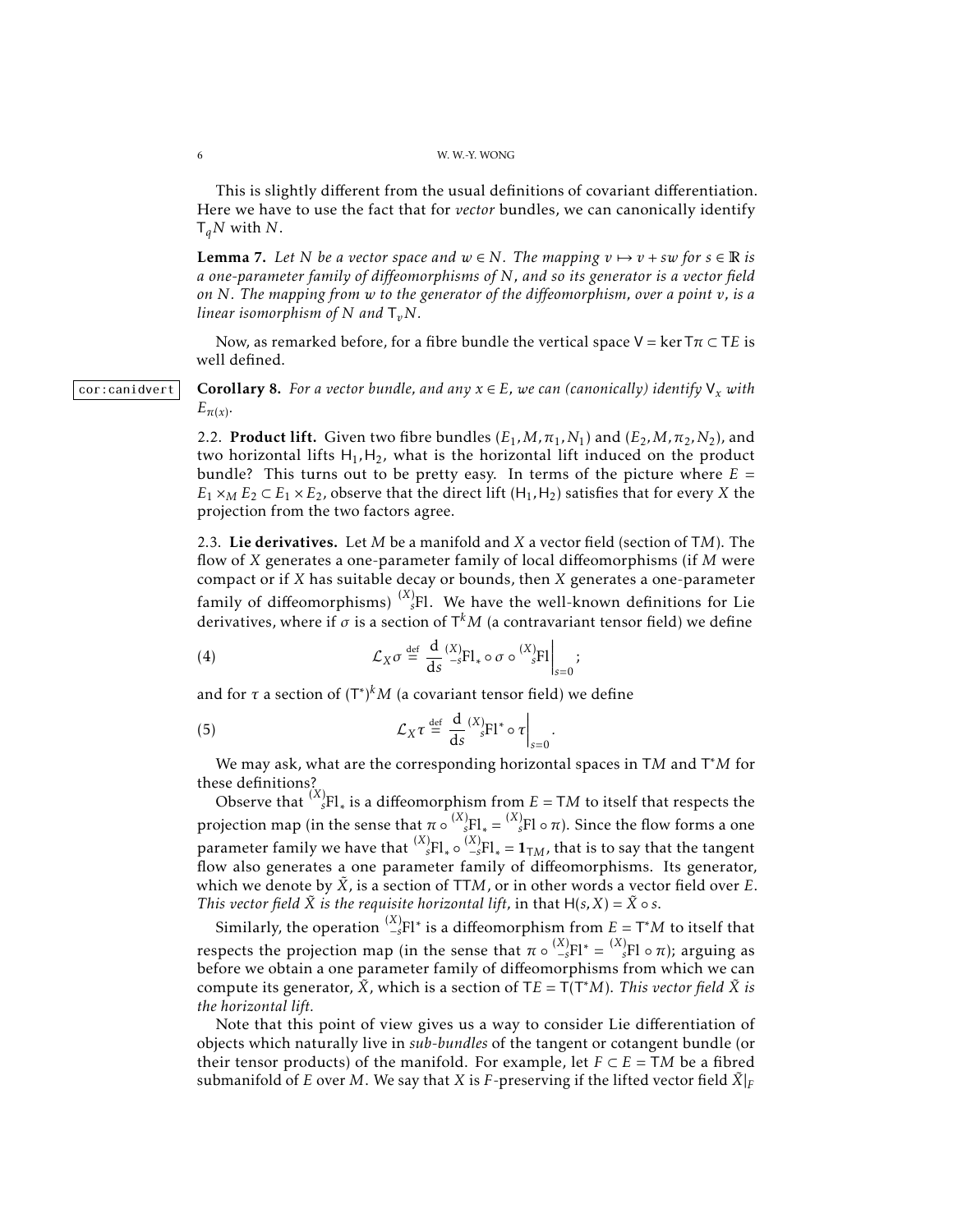is tangent to *F* (this notion is only really meaningful if *F* has boundaries in *E* or if *F* is a positive-codimensional submanifold, for example). Then the Lie derivative  $\mathcal{L}_X s$ of a section *s* of *F* can be interpreted as a section of T*F* over *M* without reference to the ambient manifold *E*.

2.4. **Connection.** When the fibred manifold  $(E, M, \pi)$  has no obvious relation between *E* and *M*, we cannot lift vector fields *X* on *M* to vector fields  $\tilde{X}$  on *E* as in the previous section. This forces us to provide, externally, a notion of the horizontal lift. A particular notion of the lift is given by the concept of a *connection*.

**Definition 12.** Let  $(E, M, \pi)$  be a fibred manifold. A *horizontal distribution* is a smooth sub-bundle (over *E*)  $H \subset TE$  such that for every  $x \in E$ , the fibre  $H_x$  is a linear sub-space of  $\mathsf{T}_x E$  such that  $\mathsf{T}_x E = \mathsf{H}_x \oplus \mathsf{V}_x$  where  $\mathsf{V}_x \stackrel{\text{def}}{=} (\ker \mathsf{T} \pi) \cap \mathsf{T}_x E$ .

With a horizontal distribution, the associated horizontal lift can be constructed fibre-wise: let  $x \in E$  and  $X \in T_{\pi(x)}M$ , the horizontal lift  $H(x, X)$  is the unique element of  $H_x$  satisfying  $T\pi(H(x, X)) = X$ .

Definition 13. Given a horizontal distribution H, its associated *connection* ∇ is the mapping

$$
\nabla_X \sigma \stackrel{\text{def}}{=} (\mathsf{T}\sigma)(X) - \mathsf{H}(\sigma, X)
$$

where *X* is a section of TM and  $\sigma$  is a section of *E*.

rmk:connection *Remark* 9*.* Observe that

- (1) ∇*Xσ* is a section of V treated as a bundle over *M*.
- (2)  $\nabla_X \sigma$  is tensorial in *X*, in that for  $f_1, f_2$  smooth functions on *M* and  $X_1, X_2$ sections of T*M* we have that  $\nabla_{f_1 X_1 + f_2 X_2} \sigma = f_1 \nabla_{X_1} \sigma + f_2 \nabla_{X_2} \sigma$ .
- $rmk:connection:3$  (3) Suppose  $\sigma, \tau$  are two sections of  $E$ , and  $p \in M$  is such that  $\sigma(p) = \tau(p)$ , then  $(\nabla_X)\sigma(p) - (\nabla_X\tau)(p) \in \mathsf{T}_{\sigma(p)}E$  is independent of the horizontal distribution H.

Let  $H$  and  $\tilde{H}$  be two horizontal distributions. By their definitions we have that  $H(x, X)$ ,  $\hat{H}(x, X) \in T_x E$  and so we can take their difference; by definition this difference lives in V*<sup>x</sup>* . Noting further that this mapping is *linear* in *X*, we can regard the difference of H and H̄, evaluated at a point  $x \in E$ , as a linear map from  $\mathsf{T}_{\pi(x)}M$ to V*<sup>x</sup>* . So considering the total space

$$
\cup_{x\in E} \mathsf{V}_x\otimes \mathsf{T}^*_{\pi(x)}M=\mathsf{V}\otimes P
$$

given by the tensor product of the vertical bundle and the momentum bundle (see Definition [8\)](#page-2-0), with the base manifold *E* and the natural projection, the difference of two connections is naturally a section of this bundle.

Definition 14. The *relative connection coefficients* between the horizontal distributions *H* and  $\tilde{H}$  is the section of  $V \otimes P$  over *E* described above.

2.4.1. *Bundles and local representations.* Now we restrict our focus to the case of a fibre bundle  $(E, M, \pi, N)$ . Let  $(U, \phi)$  be a local trivialisation of the bundle, a choice of horizontal distribution arises from the Cartesion product structure *U* ×*N*: there exists the canonical splitting  $T_{(p,q)}(U \times N) = T_p U \oplus T_q N$  so *associated to the trivialisation* (*U,φ*), we can define a horizontal distribution by

$$
H_x = \phi_*(T_{\pi(x)}U).
$$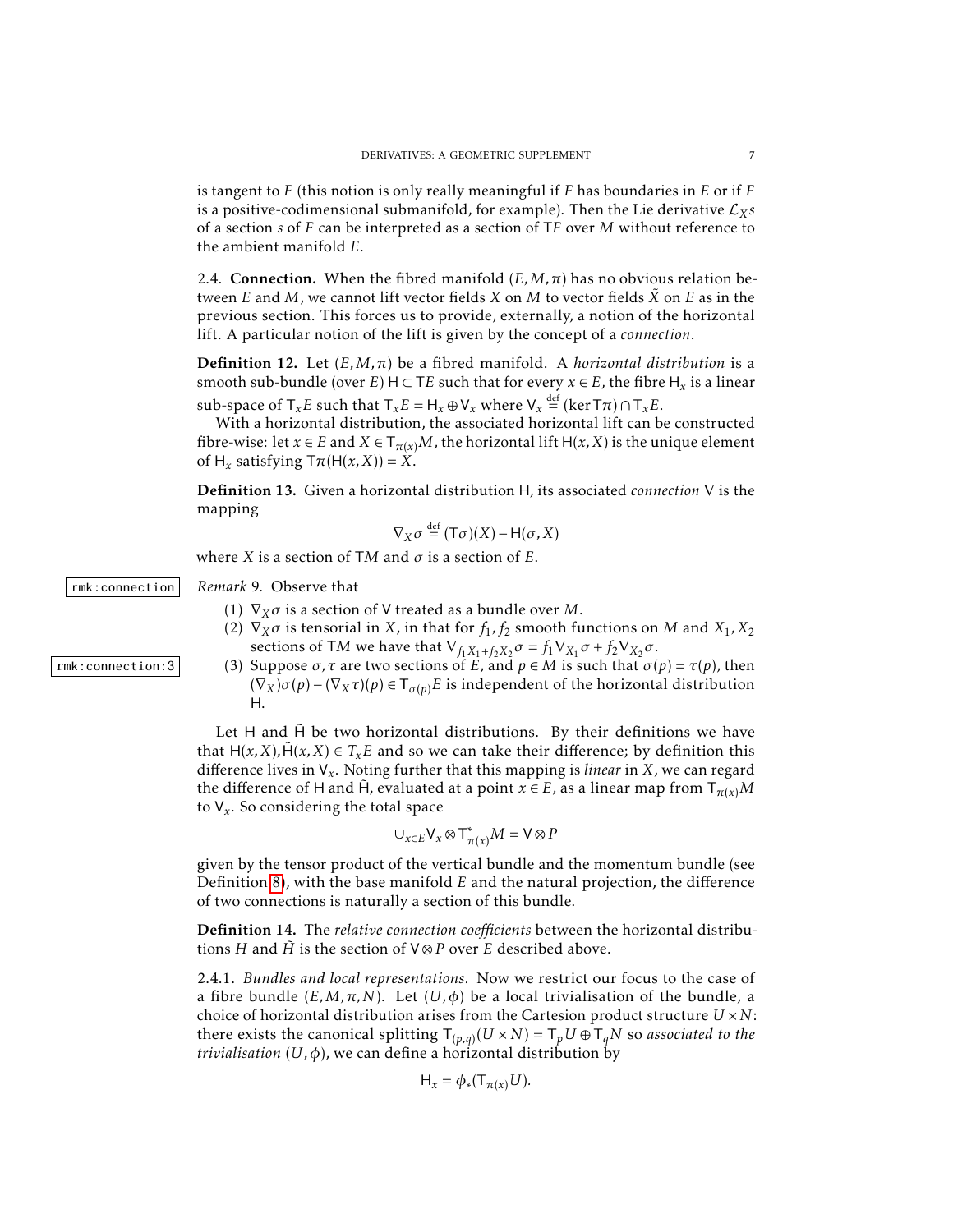**Definition 15.** Given a local trivialisation  $(U, \phi)$  of a fibre bundle, the *(local) coordinate connection* associated to  $(U, \phi)$  is denoted by  $\partial$ , and is the connection given by the horizontal distribution *φ*∗ (T*U*).

This in general does not extend to a global definition: for two different overlapping local trivialisations, the horizontal distributions defined by the two trivialisation maps on the overlap usually do not agree.

*Remark* 10. Let  $\sigma$  be a section of *E*. Over *U* using the trivialisation  $\sigma \circ \phi$  can be regarded as a mapping  $U \rightarrow N$ . Then the coordinate connection is simply

$$
\partial(\sigma\circ\phi)=\mathsf{T}(\sigma\circ\phi).
$$

Definition 16. The *(local) connection coefficients* of a horizontal distribution H relative to the trivialisation ( $U, \phi$ ) is by definition the relative connection coefficients between H and  $\phi_*(TU)$ .

2.4.2. *Linear connection.* In the case where  $(E, M, \pi, N)$  is a vector bundle, so that the fibres have a linear structure, We can demand that a connection observe (some portion of) the linear structure. Here and throughout we identify ∇*Xσ* for a section *X* of T*M* and a section *σ* of *E* with a section of *E* via Corollary [8.](#page-5-0)

Definition 17. A connection ∇ is said to be *Leibniz* if it follows the Leibniz rule of scalar multiplication; that is to say, if *σ* is a section of *E* and *f* a smooth function on *M*, for the section *f σ* we have that

$$
\nabla_X(f\sigma)=X(f)\sigma+f\nabla_X\sigma.
$$

Observe now that for a vector bundle *E*, there is a privileged global section  $\vec{0}$ , using that in a vector space the  $\vec{0}$  vector is privileged. It is easy to see that the zero section must satisfy  $\nabla_X \vec{\bm{0}} = \vec{\bm{0}}$  for any vector field *X*, whenever  $\nabla$  is Leibniz. In other words, H is exactly  $T\vec{0}(TM)$ . Therefore we have

**Lemma 11.** Let  $\nabla$  and  $\tilde{\nabla}$  be two Leibniz connections on the vector bundle (E, M,  $\pi$ , N). *For any section*  $\sigma$  *and any*  $p$  *such that*  $\sigma(p) = \vec{0}$ *, we must have*  $\nabla_X \sigma(p) = \tilde{\nabla}_X \sigma(p).$ 

Definition 18. A connection ∇ is said to be *linear* if for every pair of sections *σ,τ* of *E*, we have

$$
\nabla_X(\sigma+\tau)=\nabla_X\sigma+\nabla_X\tau.
$$

The following proposition is simple to prove.

Proposition 12. *The local coordinate connection of a vector bundle is linear.*

Now let  $\nabla$  and  $\bar{\nabla}$  be two linear connections. We have that their relative connection coefficients are linear in the fibre *N*. Therefore we have

Proposition 13. *The relative connection coefficients between two linear connections on* (*E,M,π,N*) *is a section of E* ⊗*E* <sup>∗</sup> ⊗T <sup>∗</sup>*M over M. In particular, the local connection coefficients of a linear connection relative to a trivialisation* (*U,φ*) *can be identified with a GL*(*N*) *valued one form over M.*

We can also take tensor products of linear connections. One way to describe the resulting connection is through the connection coefficients relative to a local coordinate. Let  $(E_i, M, \pi_i, N_i)$  with  $i = 1, 2$  two vector bundles, and  $E = E_1 \otimes E_2$ . Suppose we have two linear connections  $\nabla_1$ ,  $\nabla_2$  on the two bundles such that their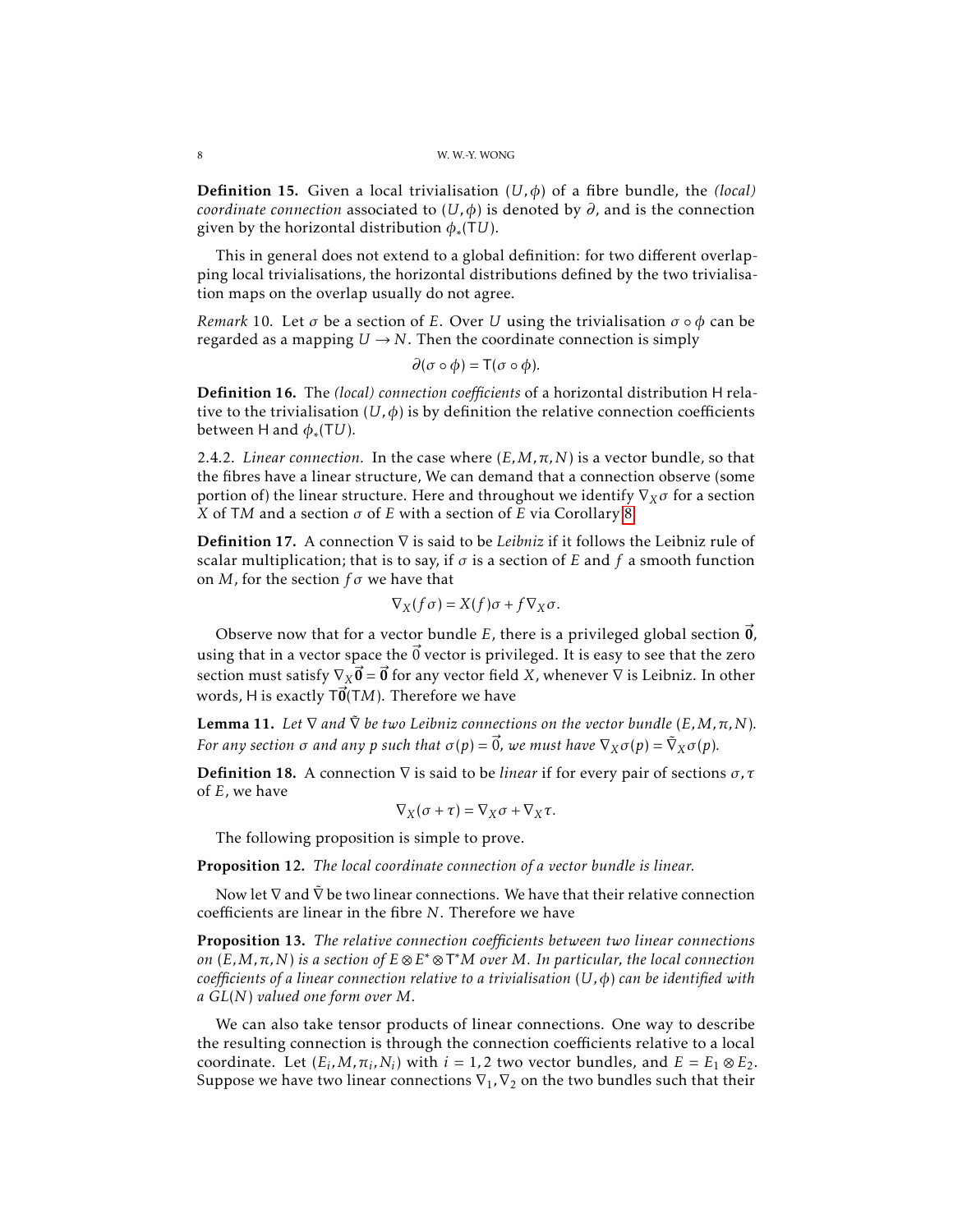local connection coefficients are represented by the  $GL(N_i)$  valued one forms  $\omega_i$ . Then the local connection coefficients of the tensor-product connection *ω* can be expressed as

(6) 
$$
\omega(X) = \omega_1(X) \otimes \mathbf{1}_2 + \mathbf{1}_1 \otimes \omega_2(X)
$$

for every tangent vector *X*.

2.4.3. G*-invariant connections.* Now moving to the case of fibre bundles with structure group  $G$ , we can add the requirement that the horizontal distributions are invariant under the global group action  $A_g : E \to E$  (more precisely, its pushforward map). In the case of principal G-bundles, this also means that a specification of H at one point along each fibre is enough to specify the connection completely.

Now, in the case of principal  $G$ -bundles, we can use the  $G$  action to identify the tangent spaces  $T_x E$  and  $T_{A_g(x)} E$  using the diffeomorphism  $T A_g : TE \rightarrow TE$ . On the other hand, the vertical fibre can be identified with T*N* which is diffeomorphic to TG. Thus, *so long as we choose a point on each fibre E<sup>p</sup> to be "the identity", we can identify every*  $V_x$  *with the Lie algebra* **g** *of*  $G$ *.* 

Therefore, we have the familiar fact that for a fixed choice of a local section *σ* representing "the identity", a G-invariant connection can be represented as a g valued one-form over *M*. Of course, two different choices of *σ* leads to different local representations; the change of variable formula depends on whether *A<sup>g</sup>* is a left or right action, and can be find in must texts on Yang-Mills theory.

2.5. Covariant Lie derivative. Now we arrive at something less often seen in introductory texts, but is entirely natural. Let  $(E, M, \pi)$  be an arbitrary fibred manifold, and let H be an arbitrary horizontal distribution. Since this horizontal distribution is *fibre-wise defined*, we can then define the *horizontal lift* relative to this distribution of any section of T*M*. More precisely, we have that

# eqn:def:cnxhorlift  $(7)$   $\tilde{X} = H(\bullet, X)$

is a section of T*E* which projects to *X* along *M*. This allows us to define the *Lie covariant derivative* of sections of T*E* or T <sup>∗</sup>*E* relative to a vector field on the base *M*.

What's more useful, however, is the case of the vector bundle. Let  $(E, M, \pi, N)$ be a vector bundle, denote by  $T^{p,q}M = (\otimes^p TM) \otimes (\otimes^q TM)$  some tensor power of the tangent and cotangent bundle over *M*. Observe that the usual Lie derivative is linear in sections:

$$
\mathcal{L}_X(\sigma + \tau) = \mathcal{L}_X \sigma + \mathcal{L}_X \tau
$$

for *σ*, *τ* sections of  $T^{p,q}M$ . So in particular in a local trivialisation we can write

$$
\mathcal{L}_X \sigma = \partial_X \sigma + \omega(X) \cdot \sigma
$$

where  $\omega(X)$  is a  $GL(T^{p,q}M)$  valued function on M. Thus we can take the tensor product between this and the covariant derivative relative to *X* (where the local connection coefficients contracted with *X* gives a *GL*(*N*) valued function on *M*). This gives the coefficients for our "covariant Lie derivative"  $\mathcal{L}^{\nabla}_{X}$ *X* .

Alternatively, we can under the covariant Lie differentiation as follows. Lifting Perhaps extract this the vector field *X* to  $\tilde{X}$  allows us to extend  $\binom{X}{s}$  to a one parameter family of diffeomorphisms of *E* that commutes with the projection  $\pi$ . The fact that  $\nabla$  is a linear connection implies that the action of  ${}^{(X)}\!_s\!Fl$  on the fibres are linear: this can be seen most easily within a local trivialisation. On the other hand, the pushforward

construction and rewrite it?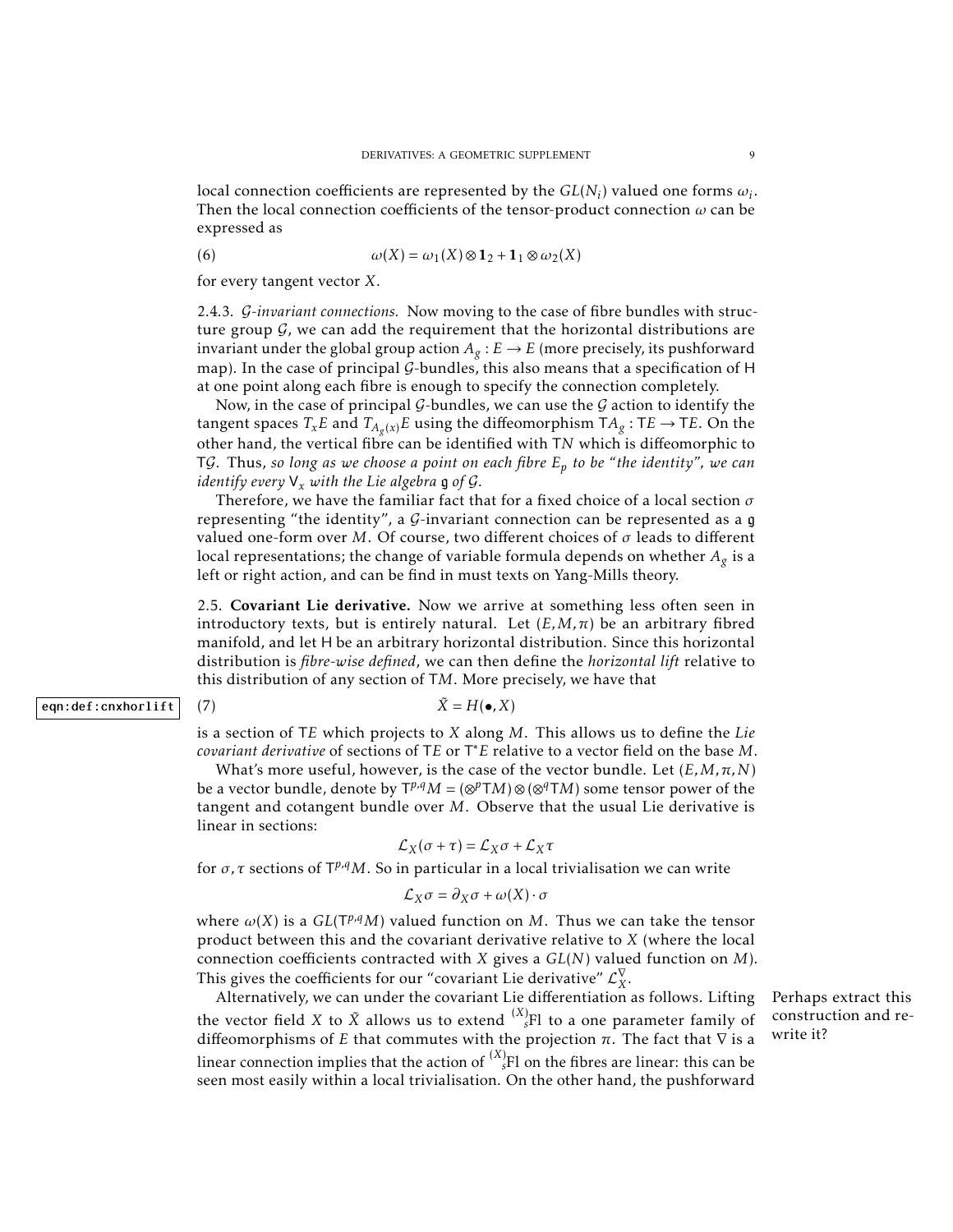### 10 W. W.-Y. WONG

and pullback maps, as discussed before, of  $\prescript{(X)}{s}{F}$ l lifts to diffeomorphisms of  $TM$ and *T* <sup>∗</sup>*M* that commutes with projections, and are linear in the fibres. Therefore we can take the tensor product of the diffeomorphisms to get a one-parameter family of diffeomorphisms induced by  $\binom{X}{s}$  through the linear connection  $\nabla$  on T<sup>p,q</sup>M  $\otimes$  E. The *generator* of this flow is the induced horizontal lift by, on the one hand, Lie transport on the base manifold and its tangent/cotangent bundles and on the other hand, parallel transport by ∇ in *E*. And this is precisely the horizontal lift that is associated to the covariant Lie derivative.

# 3. Curvature

The classical formulae for Riemann curvature or curvature in principal *G*bundles (Yang-Mills theory) is well known. Here we give a description of how to attach the curvature to an arbitrary connection in a fibre bundle.

Let  $(E, M, \pi)$  be a fibred manifold, and let H be a horizontal distribution. Now consider *X,Y* vector fields along *M*. The horizontal distribution allows us to lift *X*, *Y* to vector fields  $H(X)$  and  $H(Y)$  on *E*.

Definition 19. The *curvature* of the horizontal distribution H is the assignment, for *X,Y* sections of T*M*, the section of T*E*

$$
\mathcal{R}(X,Y) \stackrel{\text{def}}{=} [H(X),H(Y)] - H([X,Y]).
$$

Proposition 14. *The curvature* R *satisfies, for X,Y sections of* T*M and f ,g scalar functions,*

- $(T)$   $\mathsf{Tr}(\mathcal{R}(X,Y)) = 0;$
- $(R(X, Y) = -R(Y, X);$
- (3)  $\mathcal{R}(f X, g Y) = f g \mathcal{R}(X, Y)$ .
- *Proof.* (1) We use that  $\pi$  is a smooth map and that push forwards commute with Lie brackets: given any smooth map  $\phi$  and vector fields  $v, w$  we have  $\phi_*[v,w] = [\phi_*v, \phi_*w].$ 
	- (2) We use that the Lie brackets are anti-symmetric, and that  $H_xT_{\pi(x)}M \to T_xE$ is linear.
	- (3) By linearity of  $H_x$ , we have that  $H(fX) = fH(X)$ . Thus

(8) 
$$
[H(fX),H(gY)] = (\pi^*f)(\pi^*g)[H(X),H(Y)] + (H(X) \cdot d(\pi^*g))(\pi^*f)H(Y) - (H(Y) \cdot d(\pi^*f))(\pi^*g)H(X).
$$

Note that  $H(X) \cdot d(f \circ \pi) = X \cdot df$ . On the other hand we have that

$$
H([fX, gY]) = H(fg[X, Y] + X(g)fY - Y(f)gX)
$$

so we have exactly the claim.

 $\Box$ 

In other words, we can describe R as a section of  $\Lambda^2 E \otimes V$  which annihilates V. Note that in the case where H is a linear connection in a vector bundle, the dependence of  $R$  on  $E_p$  is linear, and identifying  $V_x$  with  $E_{\pi(x)}$  we can take  $R$  to be a  $GL(N)$  valued two-form over M. In the case where H is a  $G$ -invariant connection, fixing a local section  $\sigma$  of the principal  $\mathcal{G}\text{-bundle}$ , we are left with a representation of R as a g valued two-form over *M*.